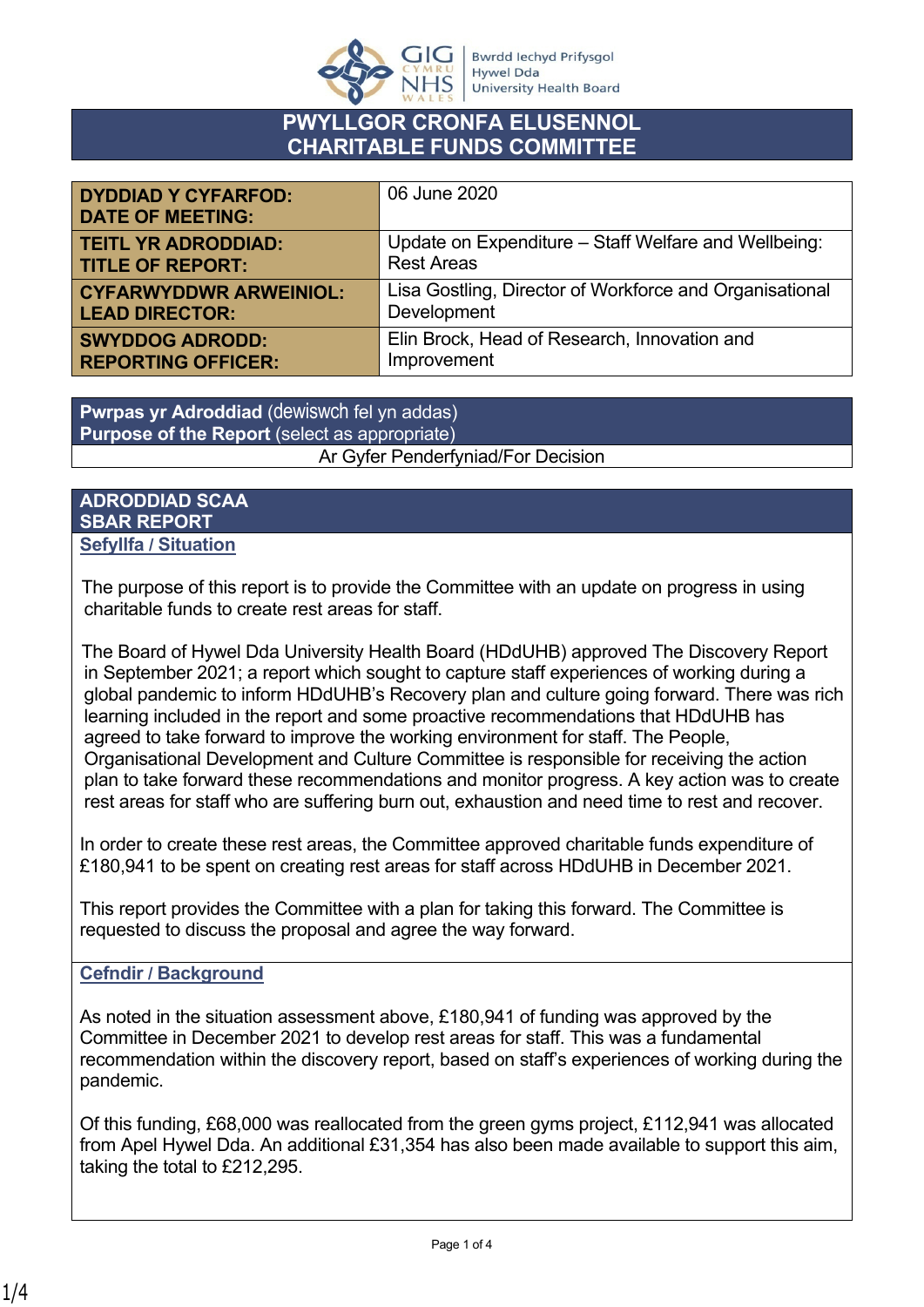### **Asesiad / Assessment**

It has proved to be extremely challenging to consult with staff on taking this initiative forward, due to a number of different factors. The winter pressures and staff availability due to COVID-19 pressures have created huge challenges for operational staff, meaning that staff engagement on the matter was postponed by a few weeks. It has also been challenging to engage with colleagues across the organisation to understand and identify spaces that can be used to create rest areas, and availability of information to share with staff.

A briefing was prepared for operational teams to make them aware of the funding that has been allocated for rest areas and to get staff ideas and feedback about how to progress and prioritise the spend. A series of consultative meetings have been held and many more have been arranged to consult with available staff to understand their priorities and needs.

Research was also undertaken to provide staff with ideas about what other health boards have achieved.

### **Consultation**

Consultation and engagement with county teams, general hospital managers and community nursing colleagues has commenced. There are a number of other meetings scheduled over the next few weeks to gain further insight into staff's priorities and needs.

The consultation has identified a range of ideas and options for different teams and sites. It is evident that there are different priorities and needs across different localities and services, which needs to reflected in how the funding is allocated. What is also evident is that there is no consistency regarding what is available in different areas; some sites and teams have rest areas, some don't, some are underused, some are oversubscribed. Some teams have also been successful in obtaining their own grant funding to create rest areas and are already working towards implementing their ideas.

We also have to be mindful that different teams will have different needs – e.g. community based teams may well have the need for rest areas, however solutions for these teams will need to be different. Some ideas that have been obtained for community teams include creating networks and drop in hubs with other public bodies and local services to provide spaces that community staff can use, without being confined to a specific location.

## **Way forward**

Because there is such variation between the needs of staff in different services and localities, the proposal is that:

- £50,000 is provided to the Executive Director for Workforce and Organisational Development to support the implementation of the medical fatigue and facilities charter.
- The remainder of the funding (£162,295) to be allocated to each county partnership forum, according to headcount.
- Decision and responsibility to support rest and recovery will be determined by local county partnerships.

In terms of where staff are based, 5440 staff work in Carmarthenshire, 2393 staff work in Pembrokeshire and 1422 staff work in Ceredigion.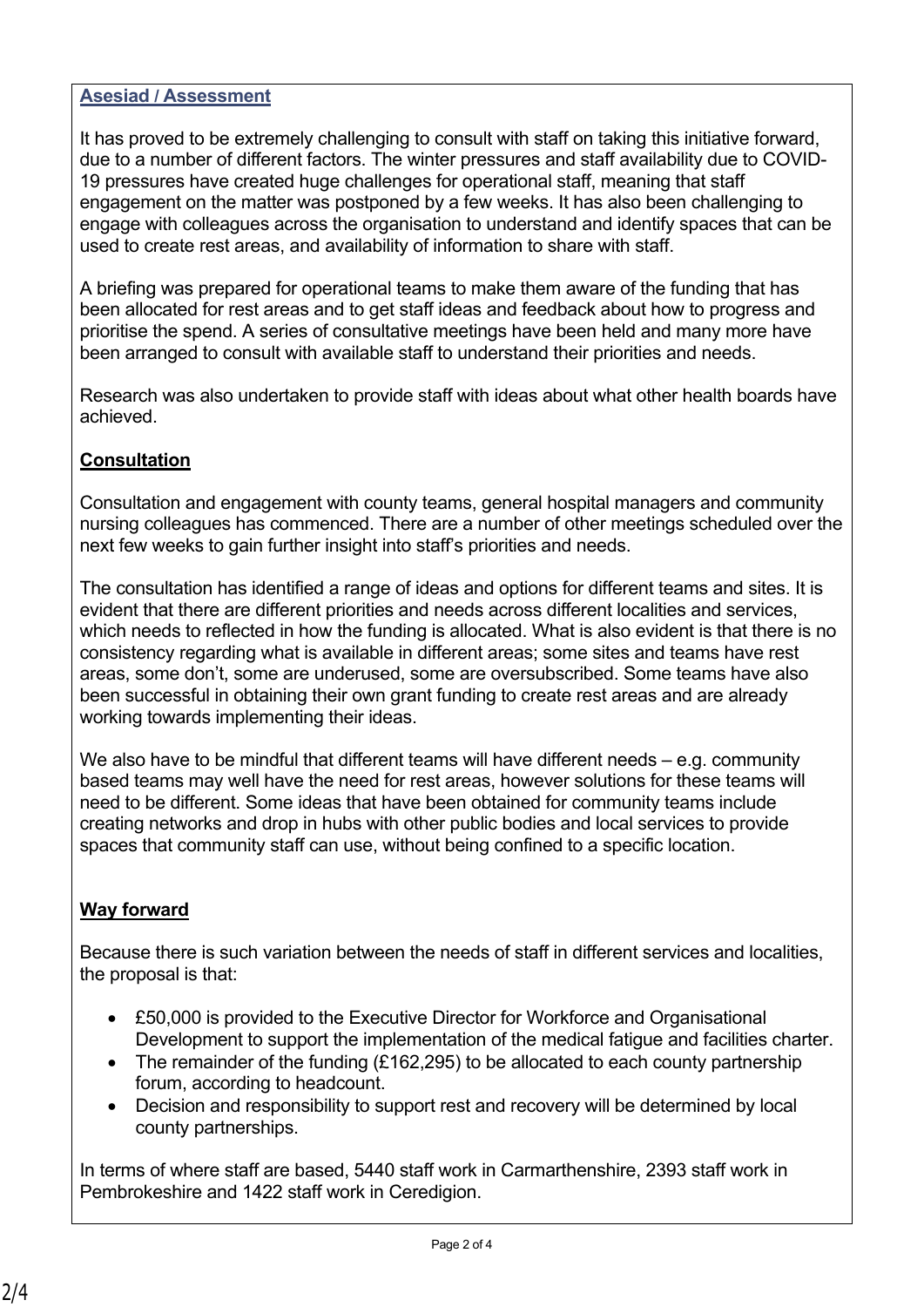To split £162,295 between the three counties (based on headcounts) would entail:

- 59% of the funding will be allocated to Carmarthenshire's Partnership Forum, which is a sum of £95,754.05;
- 26% of the funding will be allocated to Pembrokeshire's Partnership Forum, which is a sum of £42,196.70;
- 15% of the funding will be allocated to Ceredigion's Partnership Forum, which is a sum of £24,344.25.

### **Allocation of funds**

Should the allocation approach be approved, it is proposed that the local county partnership forums decide how this money is spent, following engagement with their teams and services.

#### **Argymhelliad / Recommendation**

The Charitable Funds Committee is requested to discuss and approve the apportionment and allocation of funding, as outlined above.

| Amcanion: (rhaid cwblhau)<br><b>Objectives: (must be completed)</b>                              |                                                                                                                                                                                                                                                                                                                                                                                                                                                                                                              |
|--------------------------------------------------------------------------------------------------|--------------------------------------------------------------------------------------------------------------------------------------------------------------------------------------------------------------------------------------------------------------------------------------------------------------------------------------------------------------------------------------------------------------------------------------------------------------------------------------------------------------|
| <b>Committee ToR Reference:</b><br>Cyfeirnod Cylch Gorchwyl y Pwyllgor:                          | 4.20 The following thresholds are approved in the<br><b>Charitable Funds Procedure:</b><br>"Expenditure less than £10,000 shall only need<br>approval by the nominated fund manager. All<br>expenditure in excess of £10,000 and up to £50,000 will<br>require the approval of the Charitable Funds Sub-<br>Committee. Expenditure in excess of £50,000 will<br>require the approval of the Charitable Funds<br>Committee. Expenditure over £100,000 will require the<br>approval of the Corporate Trustee". |
| Cyfeirnod Cofrestr Risg Datix a Sgôr<br>Cyfredol:<br>Datix Risk Register Reference and<br>Score: | Not applicable                                                                                                                                                                                                                                                                                                                                                                                                                                                                                               |
| Safon(au) Gofal ac lechyd:<br>Health and Care Standard(s):                                       | 6.3 Listening and Learning from Feedback<br>7. Staff and Resources                                                                                                                                                                                                                                                                                                                                                                                                                                           |
| <b>Amcanion Strategol y BIP:</b><br><b>UHB Strategic Objectives:</b>                             | 1. Putting people at the heart of everything we do<br>4. The best health and wellbeing for our individuals,<br>families and communities                                                                                                                                                                                                                                                                                                                                                                      |
| <b>Amcanion Cynllunio</b><br><b>Planning Objectives</b>                                          | 2E Evidencing impact of charitable funds                                                                                                                                                                                                                                                                                                                                                                                                                                                                     |